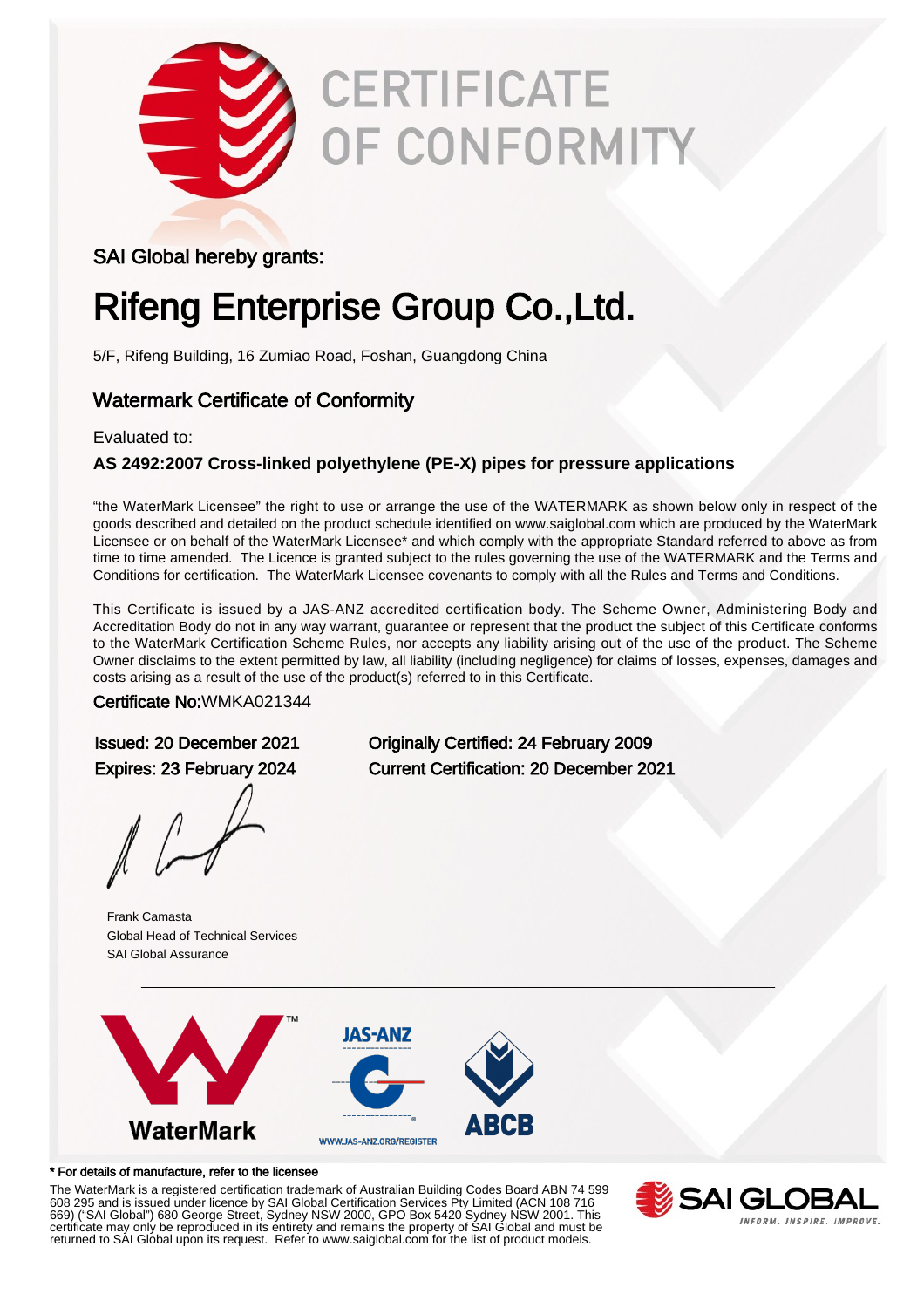### **SCHEDULE TO CERTIFICATE OF CONFORMITY**

### SAI Global hereby grants:

# Rifeng Enterprise Group Co.,Ltd.

5/F, Rifeng Building, 16 Zumiao Road, Foshan, Guangdong China

### Watermark Certificate of Conformity

Evaluated to:

#### AS 2492:2007 Cross-linked polyethylene (PE-X) pipes for pressure applications

Model identification of the goods on which the WATERMARK may be used:

| Model Identification       | <b>Model Name</b> | <b>Brand Name</b>                       | <b>Product Description</b> | Date Endorsed |
|----------------------------|-------------------|-----------------------------------------|----------------------------|---------------|
| PE-Xa Pipe<br>16x2.0mm     | PE-Xa Pipe        | <b>RIFENG/WATER</b><br>PEX/RIIFO        | PE-Xa Pipe 16x2.0          | 3 Dec 2021    |
| PE-Xa Pipe<br>16x2.2mm     | PE-Xa Pipe        | RIFENG/WATER<br>PEX/RIIFO               | PE-Xa Pipe 16x2.2          | 3 Dec 2021    |
| PE-Xa Pipe<br>20x2.3mm     | PE-Xa Pipe        | RIFENG/WATER<br>PEX/RIIFO               | PE-Xa Pipe 20x2.3          | 3 Dec 2021    |
| PE-Xa Pipe<br>20x2.8mm     | PE-Xa Pipe        | RIFENG/WATER<br>PEX/RIIFO               | PE-Xa Pipe 20x2.8          | 3 Dec 2021    |
| PE-Xa Pipe 25*2.8mm        | PE-Xa Pipe        | <b>RIFENG/WATER</b><br><b>PEX/RIIFO</b> | PE-Xa Pipe 25*2.8          | 3 Dec 2021    |
| PE-Xa Pipe 25*3.5mm        | PE-Xa Pipe        | RIFENG/WATER<br>PEX/RIIFO               | PE-Xa Pipe 25*3.5          | 3 Dec 2021    |
| PE-Xa Pipe<br>32x3.6mm     | PE-Xa Pipe        | <b>RIFENG/WATER</b><br>PEX/RIIFO        | PE-Xa Pipe 32x3.6          | 3 Dec 2021    |
| PE-Xa Pipe<br>32x4.4mm     | PE-Xa Pipe        | RIFENG/WATER<br>PEX/RIIFO               | PE-Xa Pipe 32x4.4          | 3 Dec 2021    |
| PE-Xb 100 Pipe<br>16x2.2mm | PE-Xb 100 Pipe    | <b>RIFENG/WATER PEX</b>                 | PE-Xb 100 Pipe<br>16x2.2   | 17 Dec 2021   |
| PE-Xb 100 Pipe<br>20x2.0mm | PE-Xb 100 Pipe    | RIFENG/WATER PEX                        | PE-Xb 100 Pipe<br>20x2.0   | 17 Dec 2021   |
| PE-Xb 100 Pipe<br>20x2.3mm | PE-Xb 100 Pipe    | <b>RIFENG/WATER PEX</b>                 | PE-Xb 100 Pipe<br>20x2.3   | 17 Dec 2021   |
| PE-Xb 100 Pipe<br>20x2.8mm | PE-Xb 100 Pipe    | RIFENG/WATER PEX                        | PE-Xb 100 Pipe<br>20x2.8   | 17 Dec 2021   |
| PE-Xb 100 Pipe<br>25*3.5mm | PE-Xb 100 Pipe    | RIFENG/WATER PEX                        | PE-Xb 100 Pipe<br>$25*3.5$ | 17 Dec 2021   |
| PE-Xb 100 Pipe<br>25x2.5mm | PE-Xb 100 Pipe    | RIFENG/WATER PEX                        | PE-Xb 100 Pipe<br>25x2.5   | 17 Dec 2021   |
| PE-Xb 100 Pipe<br>25x2.8mm | PE-Xb 100 Pipe    | <b>RIFENG/WATER PEX</b>                 | PE-Xb 100 Pipe<br>25x2.8   | 17 Dec 2021   |

Certificate No: WMKA021344 Issued Date: 20 December 2021

This schedule supersedes all previously issued schedules

#### \* For details of manufacture, refer to the licensee

The WaterMark is a registered certification trademark of Australian Building Codes Board ABN 74 599 608 295 and is issued under licence by SAI Global Certification Services Pty Limited (ACN 108 716 669) ("SAI Global") 680 George Street, Sydney NSW 2000, GPO Box 5420 Sydney NSW 2001. This certificate may only be reproduced in its entirety and remains the property of SAI Global and must be returned to SAI Global upon its request. Refer to www.saiglobal.com for the list of product models.